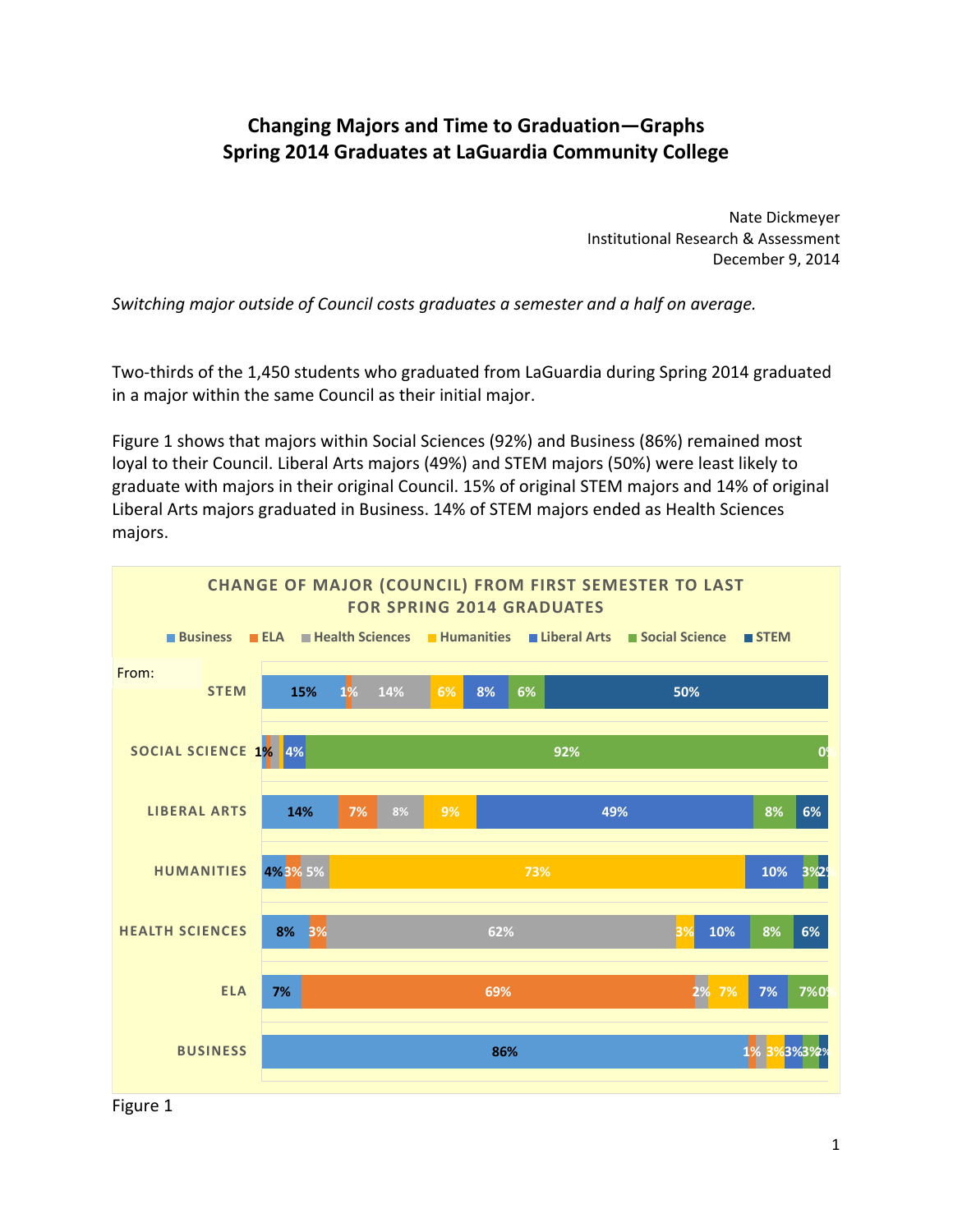Council‐level major changes with more than ten graduates are shown in Figure 2. The further to the right on the graph, the higher the GPA of that change group. The higher on the graph, the longer it took to graduate in terms of active semesters of enrollment. The size of the circle indicates the number of graduates in that change group with the largest circles belonging to the "no change" of majors within councils groups.





## **Figure 2**

 The highest GPA's were held by students who did not change out of Health Sciences, those who went from Health Sciences to the Humanities, and those who went from STEM to the Health Sciences.

 The longest time to degree belongs to students who started in the Health Sciences and went anywhere, started anywhere and went to the Health Science or who stayed in the Health Sciences.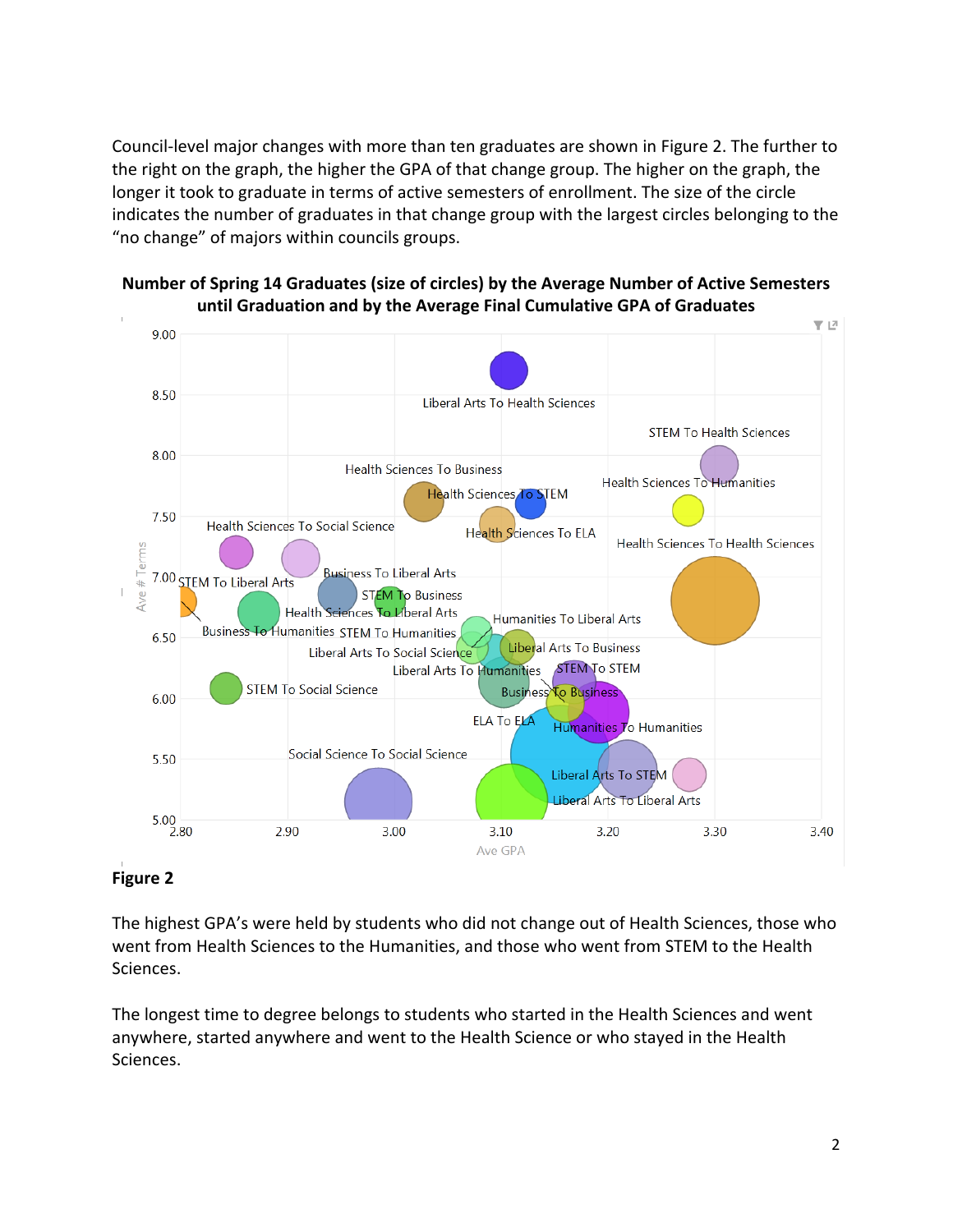The lowest GPAs belong to students who started in Business and changed major to Humanities, those who started in STEM and changed major into Liberal Arts or Social Science and those who started in Health Sciences and changed major into Social Science or Liberal Arts.

 As shown in Figure 3 the higher the number of major changes that take a student to a different Council, the longer it takes to graduate. The four students who changed major going from one Council to another four times before graduating in Spring 2014 took, on average, ten active semesters to graduate. The 944 students who did not change major outside of their original council took, on average, 5.6 active semesters to graduate. Each major change outside of a Council adds about a semester and a half to average time to graduation.



Change of Major Outside of Council--Grads Spring 2014

 **Figure 3**

 Figure 4 shows that the higher the number of major changes outside of Council, the lower the final GPA. This is an indication, not of the effect of major changes, but of who changes major. Students with lower GPA's appear to change major more often.



Change of Major Outside of Council--Grads Spring 2014